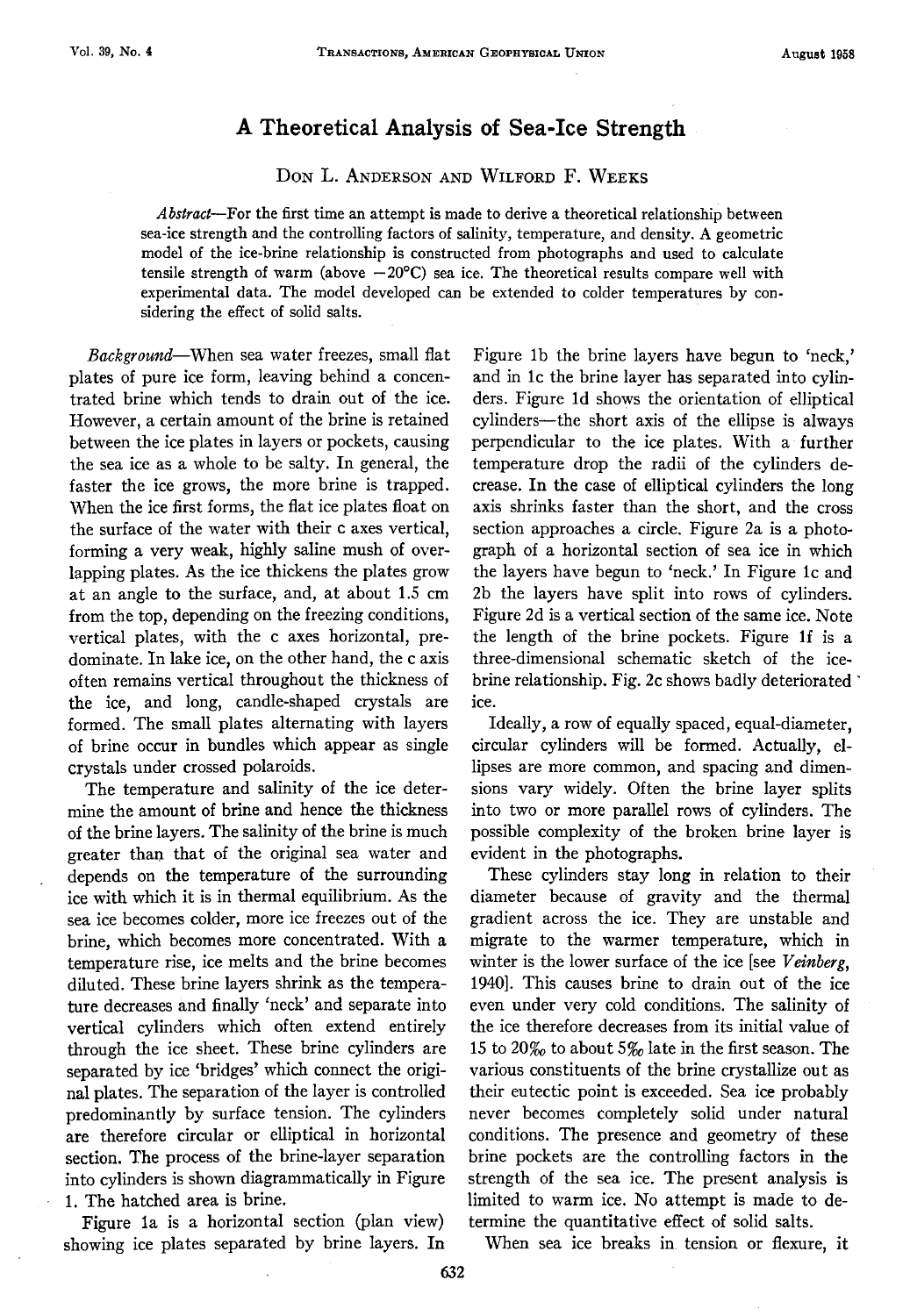

FIG. 1 - Schematic diagrams showing how a brine layer splits into cylinders; see text for details

breaks primarily along these brine cells, parallel to the small plates. Figure 3 is a rubbing of a horizontal section of an ice beam that has been broken. The parallel lines are the edges of single plates. Each group of parallel lines is a crystal. Sea-ice failure surfaces are usually irregular because of this tendency to break along the plate boundaries.

*Sea-ice model-To* derive a theoretical relationship between strength and the controlling factors of salinity and temperature, we shall use the above information to construct a simplified model. We will consider the strength in tension since a loaded ice sheet usually fails in tension.

Consider a small, thin slab of sea ice in which the brine cylinders go all the way through. In Figure 1c let  $A - A'$  be the line of break. The direction of tension was at right angles to this line. The strength of the ice depends on the area of the cross section normal to the tension. Because of the presence of the brine the effective cross-sectional area is reduced.

Let  $\beta_e = d/l_o$  where  $\beta_e$  is the amount of brine in a unit area of the failure plane,  $d$  is the diameter of the cylinders, and *lo* is the cylinder separation in the failure plane (Fig. 1). The effective width of the area is then  $(1 - \beta_e)$ , considering unit thickness. In the case of ellipses,  $\beta_e \simeq 2r_e/l_o$ .

The strength of the sea ice  $\sigma$  then will be a function of the form

$$
\sigma \sim \sigma_p \ (1 - \beta_e) \tag{1}
$$

where  $\sigma_p$  is the strength of the ice with no brine cells, that is, pure ice.

The brine cells also act as stress concentrators. The highest stress will be on the edge of the cylinder normal to the direction of tension, and this will be the point of initial failure. A single, round, cylindrical hole in an infinite plate will have a tangential stress on its boundary equal to three times the applied stress. An elliptical hole with its long axis normal to the tension will have an even larger stress concentration [see, for instance, *Timoshenko,* 1934]. The failure surface will spread perpendicular to the direction of tension-in this case, along the row of holes. The apparent strength of a slab in the vicinity of a hole is one third of the strength with no hole. Actually, with only a few holes the strength may not be reduced to this extent except under repeated loadings. The crack will spread slightly with each loading, and finally the slab will fail by fatigue. With the numerous 'flaws' in sea ice, however, the cracks intersect, and we may consider that the strength under single loading is immediately reduced.

The stress-concentration factor  $k$  is defined as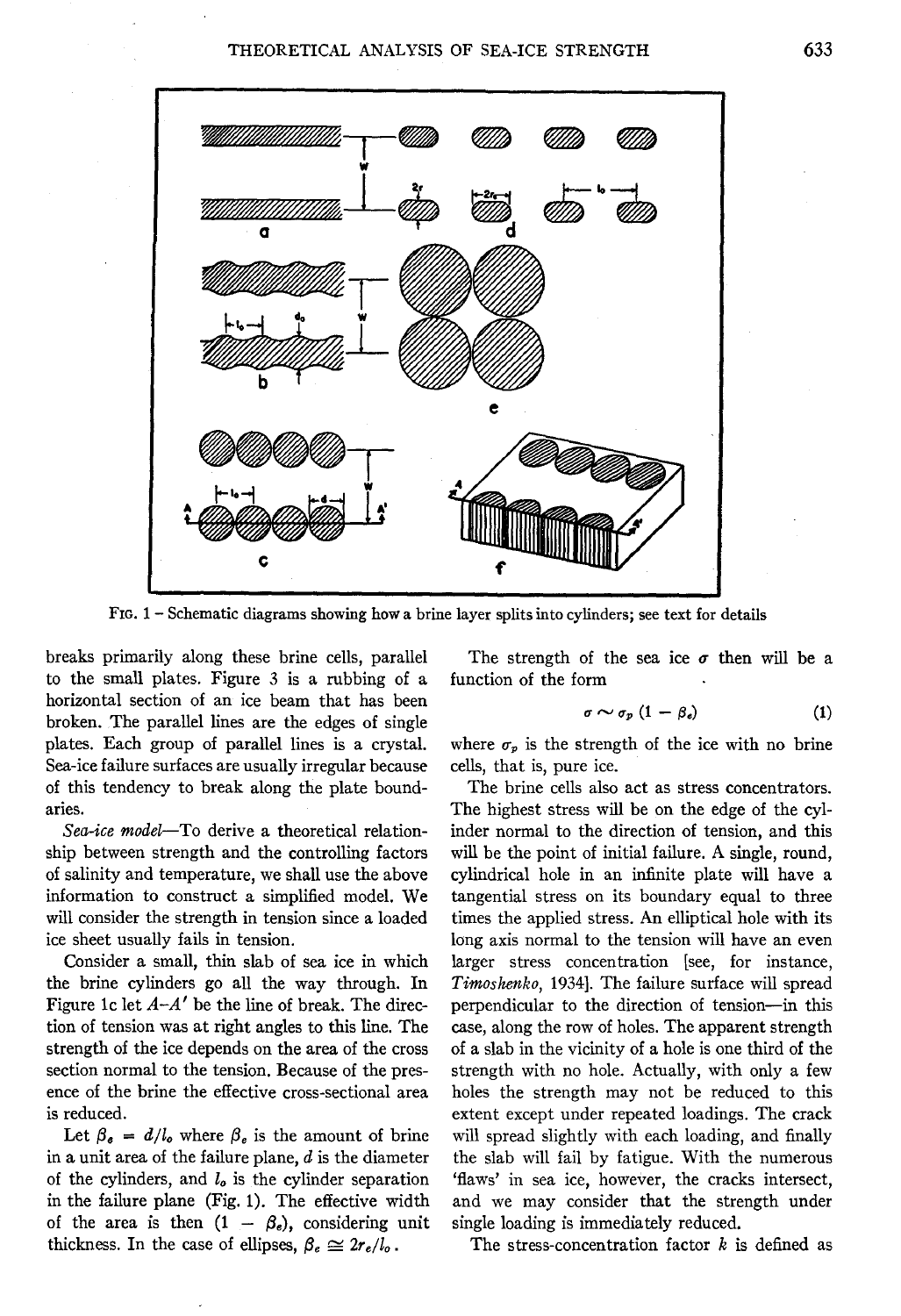

FIG. 2 - Photomicrographs of sea ice, showing brine-ice relationship



Fie. 3 - Rubbing of a broken segment of sea ice

the ratio of the maximum stress to the average stress in the minimum section. The stress in the minimum section is the force on the end of the slab divided by the effective cross-section area.

Thus, considering the ice at its breaking point

$$
k = \sigma_p (1 - \beta_e) / \sigma \tag{2}
$$

This puts the strength equation in the form

$$
\sigma = \sigma_p (1 - \beta_e) / k \tag{3}
$$

When the ice is very cold and the brine pockets are small and far apart, we have essentially isolated holes in an infinite plate. As the ice warms and the brine pockets become larger and their edges closer together, the stress concentration factor decreases rapidly. There are, however, usually many small brine pockets scattered between the large ones; these are remnants of the brine that went to form the large cylinders. These small cylinders are effective stress concentrators and will always have a stress concentration at their boundary of approximately three. The relation between strength and  $\beta_e$  is shown in Figure 4 for a row of equally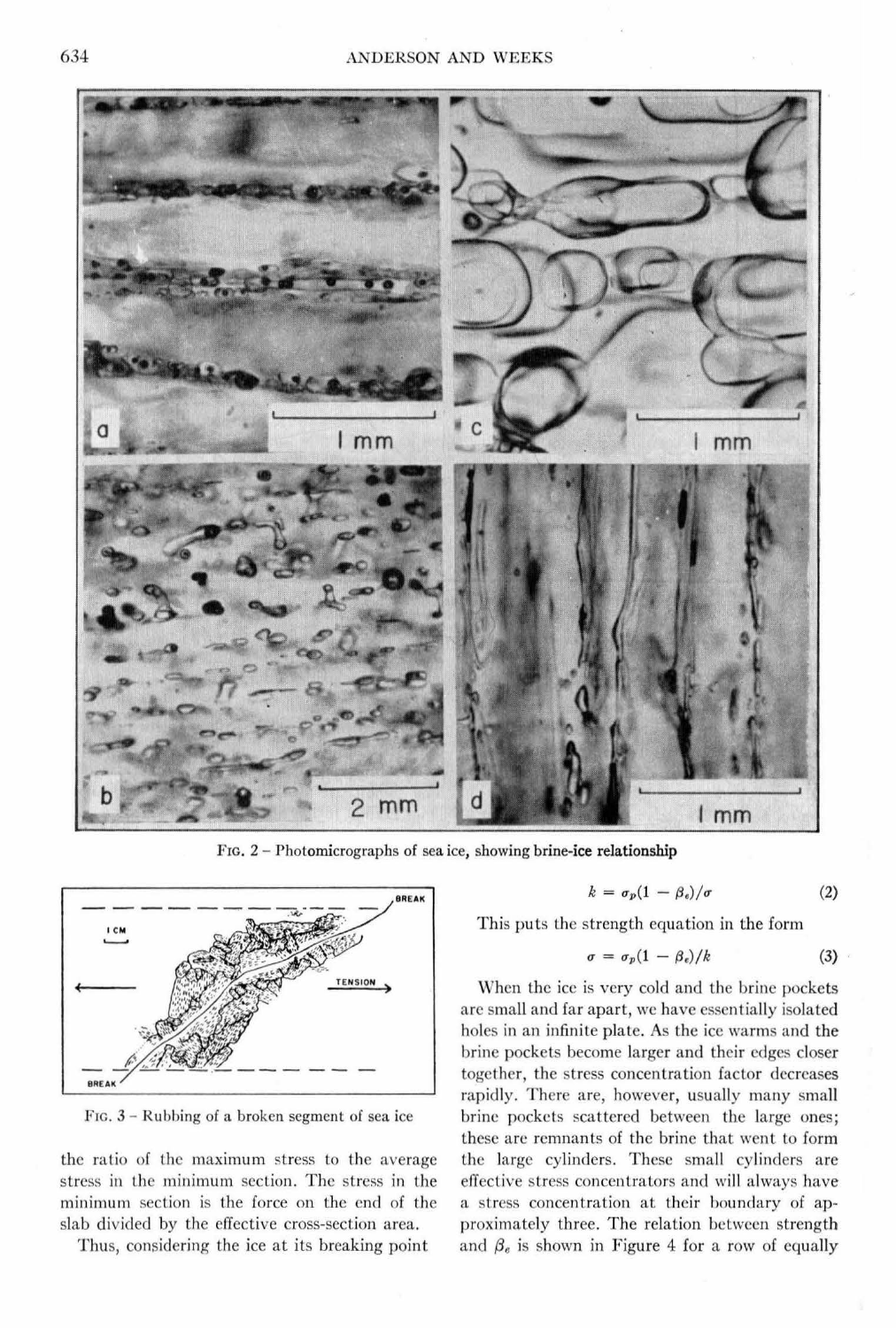

FIG.  $4 -$  The effect on the strength of the amount of brine  $(\beta_e)$  and brine orientation along the failure plane

spaced circles and also for a row of ellipses with different axis ratios. The curves, for the most part, are sketched from experimental data of *Frocht*  [1935] and Capper *[Howland,* 1935] and a theoretical solution by *Howland* [1935].

As the long axis of the ellipse increases, the curves approach the straight line which represents a constant stress concentration of three, the case where there are always small 'remnant' cylinders. This straight line gives the minimum strength at all times; the curve representing the row of circles gives the maximum. Since the ice will break where the strength is minimum, we shall use the straight line which represents a constant stress concentration of three. The curves all approach 0.33 on the abscissa because with a small brine content the brine pockets are mostly circular.

The slopes of the curves are discontinuous at  $\beta_e = 0$  and jump to the strength of pure ice. As  $\beta_e$ approaches unity, the strength goes to zero. When  $\beta_e$  is small but the ice is still warmer than approximately  $-20^{\circ}$ C, the strength is one-third that of pure ice. In very cold ice this strength reduction appears only upon repeated loading, as mentioned above. Note that lake ice is not necessarily 'pure' ice because of the presence of minute flaws.

Other factors tend to depress the strength value from the ideal row of circular holes. Unequal spacing, varying diameters, and irregular shapes will all increase the stress concentration and decrease the effective cross-sectional area.

*Measurements from photographs-If lo,* the brine pocket separation, has a relation to  $W$ , the plate width, or if W is constant, then  $\beta_e$  can be related to  $\beta$ , the brine content by volume, of the ice. From about 50 measurements on photographs of sea ice under many conditions from a variety of locations, *W* was determined to be 0.46 mm with a small deviation from this value. Several measurements by *Fukutomi* and others [1952] show an average value of 0.39 mm. *Nakaya* [1956] describes a layer structure in pure ice crystals revealed by Tyndall figures. He determines the mean width of these plates to be 0.5 mm. Apparently the plates forming sea-ice crystals are equivalent to the plates in pure ice, but because of the brine layers the plate structure in sea ice is much more evident. This also suggests that impurities cause the plate structure in 'pure' ice.

A similar number of measurements from photographs of brine layers which have broken into round cylinders show the average distance between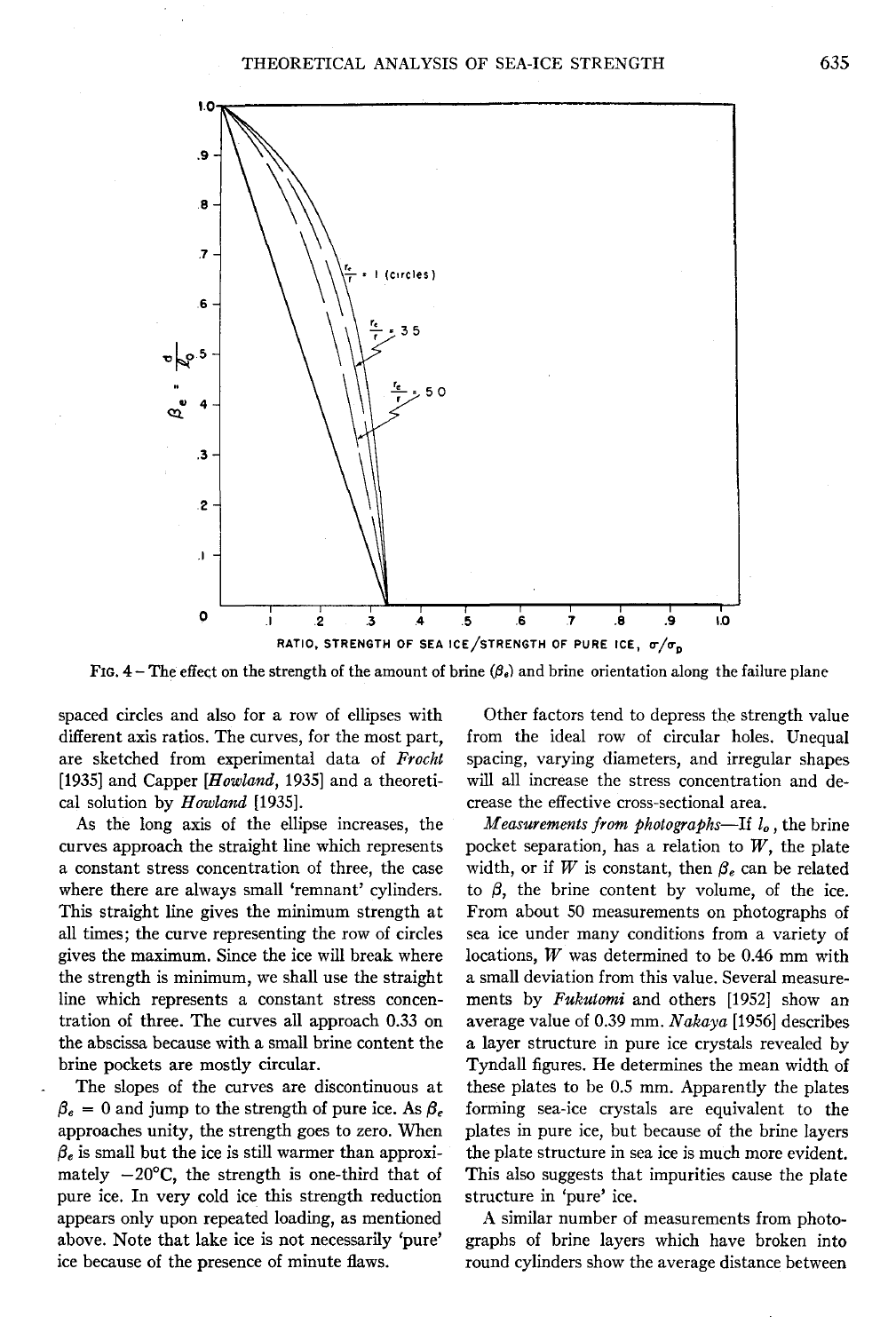cylinders,  $l_o$ , to be 0.23 mm, just half the plate width, but with a large range of variation. If the separation of the brine layer into cylinders is governed by surface tension, the distance between the cylinders will be related to the width,  $d_{\theta}$ , of the brine layer just before separation and the diameter *d* of the cylinder just after separation.

From *Nakaya* [1956]

$$
d/d_o = 2(1 + \epsilon) \approx 2
$$
  

$$
l_o/d = (\pi/2) (1 + \epsilon) \approx \pi/2 = 1.57
$$
  

$$
\therefore d_o/l_o \approx 0.32
$$

where  $\epsilon$  is a very small value, not determined. From photographs of layers just before and after splitting, an average of many values shows  $d_o =$ 0.07 mm,  $l_o = 0.23$  mm,  $d = 0.136$  mm, giving  $d_o/l_o = 0.30$ , and  $d/d_o = 1.94$ .

The agreement of these ratios seems to indicate that surface tension is the controlling factor. This agreement is remarkably good, considering that measurements could not be made immediately before or after the breaking of the layer in cylinders. When the brine layer splits into elliptical cylinders, the spacing of the centers is about the same as the plate width, indicating that an ellipse is simply two joined circles. As the ellipses shrink, they may break again. When a brine layer splits into ellipses, the short dimension *2r* stays about 0.07 mm.

*Converting to brine content*—The brine content  $\beta$ of the ice is the ratio of the volume of the brine to the total volume. In the case of round cylinders

$$
\beta = \frac{1}{4}\pi d^2/l_o W = \pi d^2/4a l_o^2 = \pi \beta_e^2/4a \qquad (4)
$$

where  $a = W/l_o$ .

For 'elliptical' cylinders [not true ellipses]

$$
\beta = {\frac{1}{4}\pi(2r)^{2} + (2r_{e} - 2r)(2r)}/l_{0}W
$$

$$
= \frac{\pi r^{2} + (\beta_{e} l_{0} - 2r)(2r)}{d l_{0}^{2}}
$$
(5)

Just before the layer breaks into cylinders  $\beta =$  $d_o/W \approx 0.07/0.46 \approx 15.2$  pct by volume.

This indicates that ice with more than about 15.2 pct by volume of brine has no strength. This no-strength condition is the skeleton layer phenomenon mentioned by *Weeks* and *Anderson*  [1958]. The skeleton layer, then, has a brine content of at least 15.2 pct by volume. This high brine content on the bottom of the sheet is due to high salinity caused by brine drainage and the high temperature of the underlying water.

When very cold ice is warmed, the brine cyl-

inders expand until they reach a diameter of about 0.07 mm and then spread out along the plates until they touch and coalesce. The layers then increase in width until the ice is entirely melted. Less commonly, the cylinders stay circular and increase in diameter until they touch and coalesce (Fig. le and 2c).

To relate  $\sigma$  to  $\beta$ , we use (4) or (5), depending on the shape of the brine pockets. For circular pockets,  $(3)$  and  $(4)$  give

$$
\sigma = \frac{\sigma_p}{k} \left[ 1 - \left( \frac{4a\beta}{\pi} \right)^{\frac{1}{2}} \right] \tag{6}
$$

where *a* depends on the brine-pocket separation.

For 'elliptical' pockets, (3) and (5) give  

$$
\sigma = \frac{\sigma_p}{k} \left[ 1 - \frac{al_0^2 \beta - \pi r^2 + 4r^2}{2rl_0} \right]
$$
(7)

Since *lo, r,* and *a* are all measured, this reduces to

$$
\sigma = \frac{\sigma_p}{k} \left[ 1 - \frac{0.2116\beta + 0.0011}{0.0322} \right]
$$
 (8)

where  $a = 1$ .

*Introducing temperature and salinity-Brine* content  $\beta$  is a function of both temperature and salinity. In  $m$  grams of sea ice of salinity  $S_1\%$ , there are *n* grams of brine of salinity *Sb%o [Malmgren,* 1927].

$$
n/m = S_i/S_b \tag{9}
$$

where  $n/m = \beta_w$  (pct brine content by weight). This formula holds until solid salts begin to pre-



FIG. S - The amount of brine, by volume, in sea ice in relation to temperature at various values of ice salinity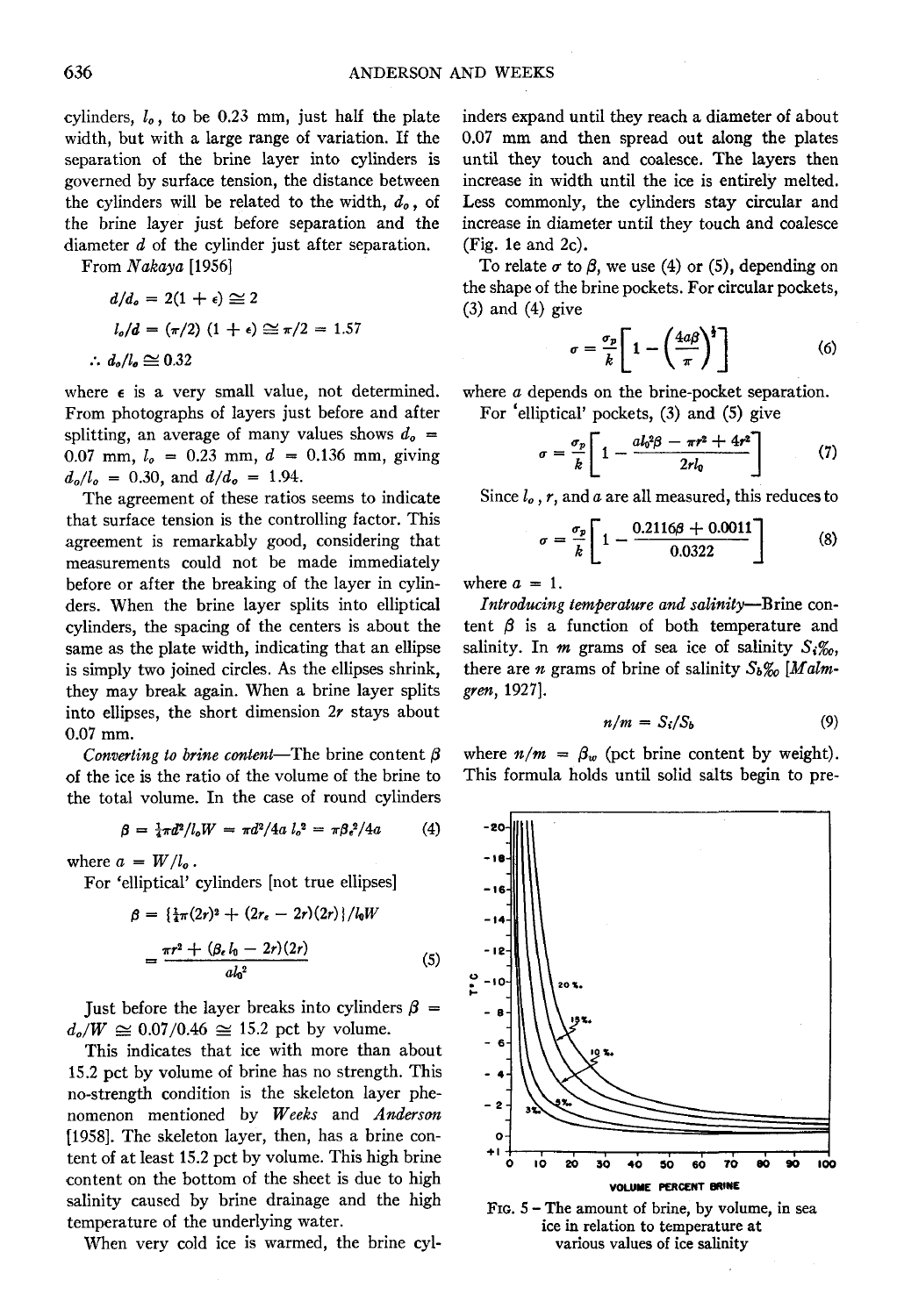cipitate. It is fairly accurate to  $-22.9^{\circ}$ C when the sodium chloride starts to crystallize. At this point approximately 3.2 grams of  $Na<sub>2</sub>SO<sub>4</sub> \cdot 10H<sub>2</sub>O$  have already precipitated in 1000 grams of sea ice.

With every  $S_b$  there is associated a temperature, because of previously noted equilibrium considerations; and with every temperature there is associated a density of pure ice, a density of brine, and, combining the two, a density of sea ice.

The relation between  $\beta$  and  $\beta_w$  is *[Veinberg, 1940]* 

$$
\beta = d_i \beta_w / d_b \tag{10}
$$

where  $d_i$  = density of sea ice, and  $d_b$  = density of brine.

Therefore, knowing the temperature and salinity of the ice we can determine the brine content by volume, which we have already related to strength. Brine content by volume is plotted against temperature for various salinities in Figure 5. A more accurate curve, taking into account solid salts, has recently been developed by one of the authors (unpublished manuscript by DLA, Some Properties of Sea Ice).

The only quantity now lacking in (7) and (8) is the strength of pure ice. The best experimental values for the tensile strength of pure ice were obtained by *Butkovich* [1954]. His values for the relation of tensile strength of pure ice to temperature are essentially the same as those of *Wilson* and *Horeth* [1948] in flexure. Butkovich's values are used as the starting points in our curves, although they must be considered as only a first approxima-



FIG. 6 - The relation between tensile strength and salinity at various temperatures for circular splitting of the two different cylinder spacings



and salinity at various temperatures for elliptical splitting

tion to the actual strength of the small ice bridges. Butkovich's values are not obtained from perfectly pure ice and we also know that very small volumes give a higher strength than larger volumes. We can, however, obtain relative strengths by using these values. Pure ice may be up to three times as strong as reported by Butkovich.

Values for strength versus temperature and salinity are plotted in Figures 6 and 7. Figure 6 assumes that the brine pockets enlarge as circular cylinders until they coalesce. Two different cylinder spacings are plotted for  $t = -3$ °C. The lower dashed curve is for  $a = 2$ ; the solid curves for  $a = 1$ . The short curve shows experimental data *[Weeks* and *Anderson,* 1958]. Figure 7 assumes that the cylinders remain circular until *d* = 0.07 mm and then expand as ellipses. This happens when  $\beta$  is 3.6 pct. Spacing does not appreciably change the curves in this latter figure. As stated before, the ellipses are more common, and, since they cause lower strength, they would be expected to be especially common along the line of break. The value of *k* is assumed to be a constant three in the two preceding curves. The short curve is from the experimental data. In the experimental analysis the average temperature of the entire ice sheet was used. The beam tests are not directly comparable with theoretical results in tension. The result of stress concentration at the end of the cantilever has been ignored, and a constant cross section has been assumed in the experimental work.

*Other investigators-Butkovich* [1956] reports val-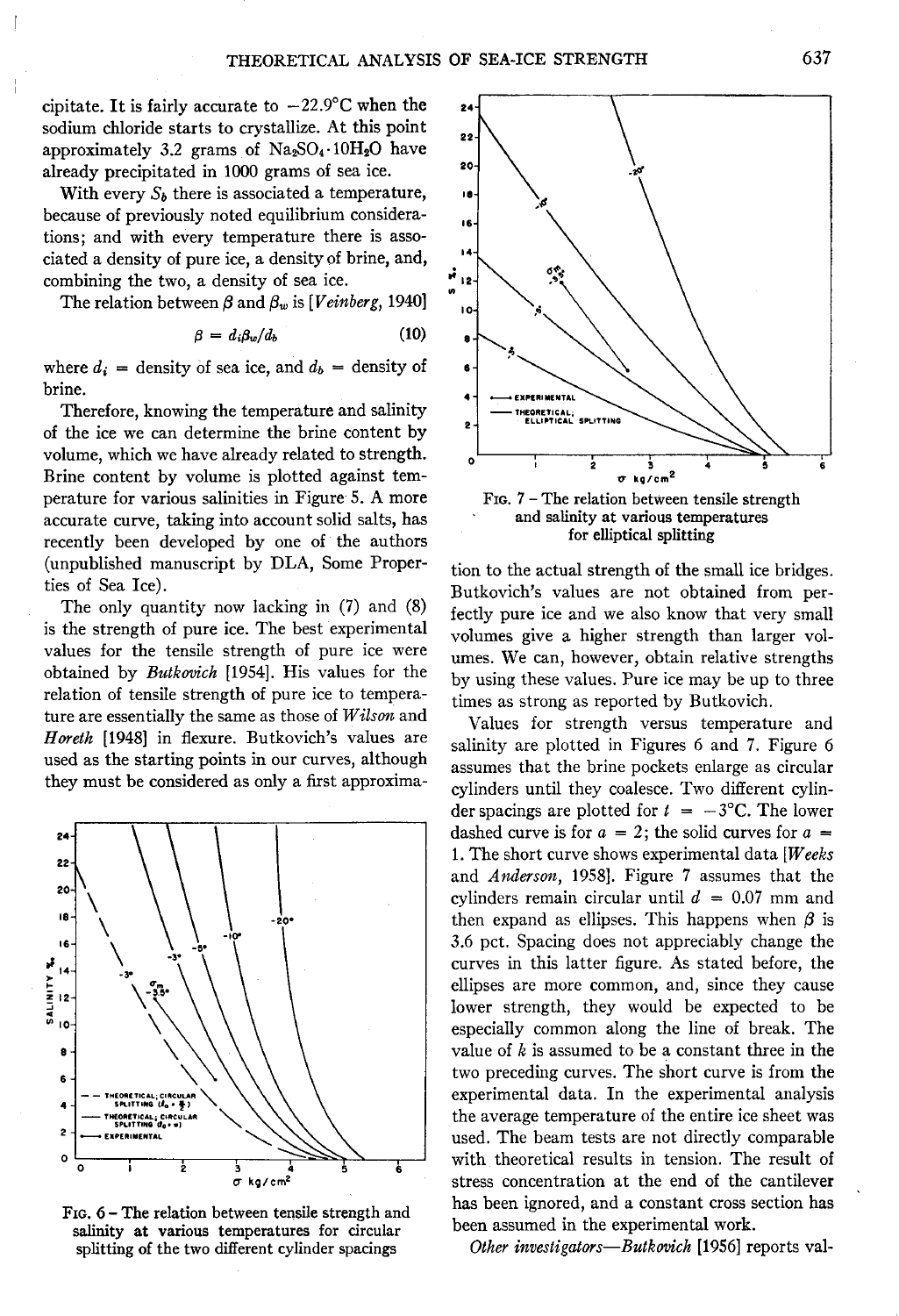ues for in-place beam tests on sea ice between 2.21 and 3.98 kg/cm<sup>2</sup> for ice temperatures from  $-5$  to  $-8^{\circ}$ C and salinities of approximately 5 to  $8\%$ . Assur *[Butkovich,* 1956] reports values of 1.1 to 4.9 kg/cm2, with no temperatures or salinities given. All of these values are within the areas of the curves. Many values in the literature are lacking temperature and salinity control, without which they have little meaning. Most of these tests were made on very small beams which were removed from the water. With very cold air temperatures and low salinities these samples can give results approaching and even exceeding the strength of fresh ice. *Petrov* [1955] and Assur (personal communication, 1956) report that very cold sea ice can have higher strength than lake ice. In these cases the ice has been exposed to a very cold air temperature, and the solid salts act as binders rather than stress concentrators. The warm underside of the ice is the point of initial failure under most conditions in situ. In the ice sheet the majority of the ice never experiences extreme cold because of the presence of the warm water. Also the different orientation of the crystals in sea ice would affect the strength.

*Butkovich* [1956] also reports results of small-ring tensile tests on sea ice. These values show a greater strength than the in-place tests reported by him and are also higher than the present writers' values. The small-ring tensile tests cause a break parallel to the applied force and extending between the points of application of the force. The break, then, is forced to cross crystal and plate boundaries, causing a much higher apparent strength. A statistical study of the plate size and orientation would permit a maximum, minimum, and average strength to be calculated, using the theory developed in this paper. Also, other type strength tests may be approached similarly.

Small beam tests seem to give values approximately 2.6 times greater than in-place cantilevers. Ring tests give results up to four times higher.

Even if the results of the two methods of testing are not at present directly comparable, they should give a similar strength, temperature, and salinity relationship. Butkovich performed 137 ring tests under a variety of temperatures and a small range of salinities, making them very valuable for giving the temperature dependency of the strength of sea ice. Plotting temperature versus strength for his ring tests for a constant salinity of 5%*0* gives us the curve to the right in Figure 8. Each point is an average of about ten values. The curve indicates that, for a decreasing



F1G. 8 - Relation between temperature and strength for sea ice of a salinity of  $\overline{S_{00}}$ ; the solid curve is theoretical, elliptical splitting

temperature, strength increases rapidly at first and then more slowly. The theoretical results (curve at left) show a similar tendency and compare reasonably well, remembering that we are not comparing values of strength but changes in strength with temperature. The inflection point for both curves is about  $-5^{\circ}$ C. Extrapolating the experimental curve to no strength gives us, very roughly, 11 pct brine by volume (Fig. 5).

By converting the brine contents at a salinity of 5%o and the various temperatures, as given in the curve, to the same brine content at different temperatures and salinities, and allowing for the difference in strength of the pure ice 'bridges,' a family of curves giving strength versus salinity and temperature for the small-ring tests can be constructed.

The short curve gives the results of *Weeks* and *Anderson* [1958]. Because of the limited temperature range available in thin, in-place beams, this curve is very rough, but it extrapolates to about the same brine content at no strength as predicted in the theory.

*Effect of enclosed air-The* air content of sea ice can be very considerable. The air bubbles tend to concentrate in the brine pockets, and they have approximately the same effect on strength as adding a similar amount, by volume, of brine. Ice that has formed very rapidly under very cold conditions, or ice that has formed under turbulent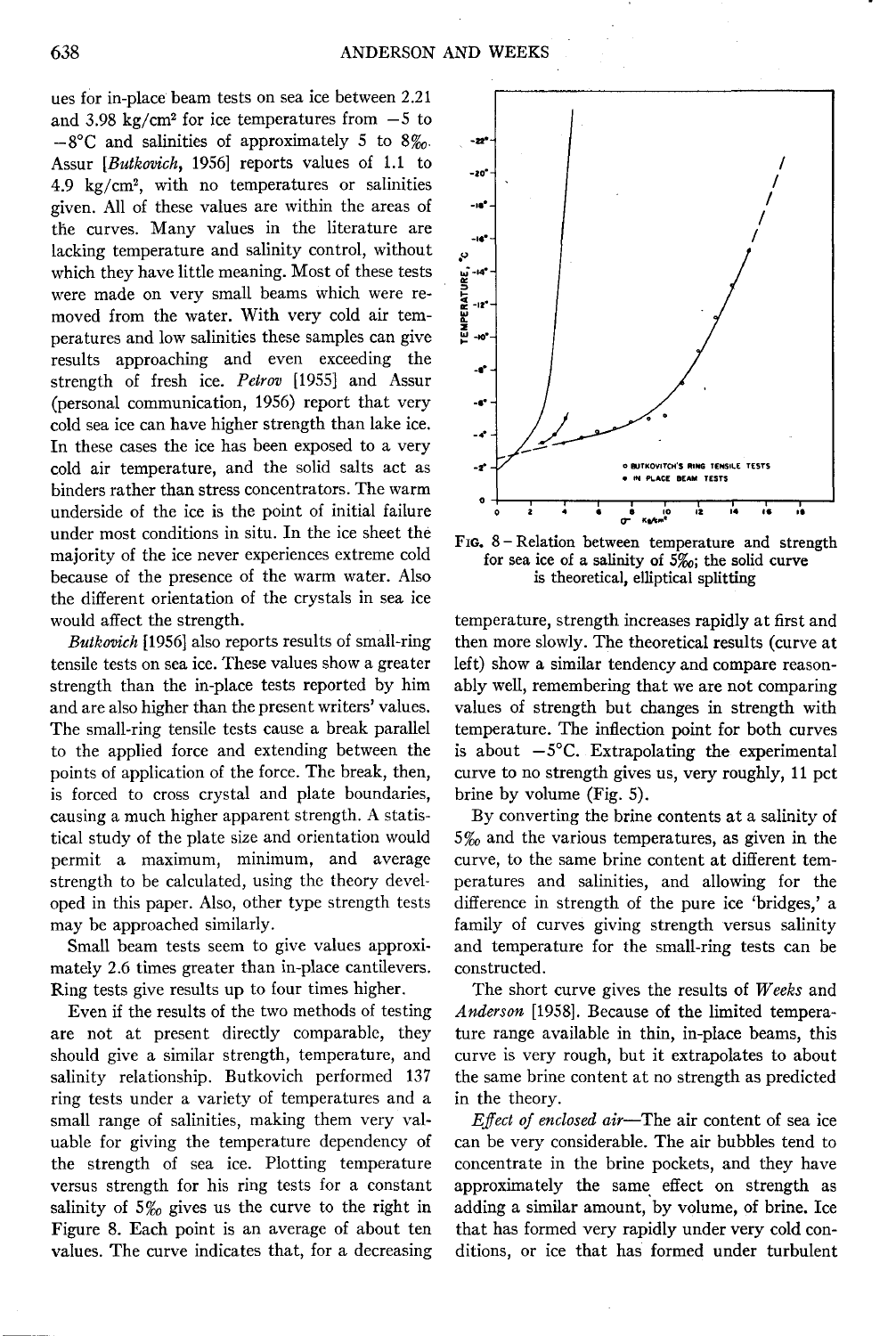conditions, is especially able to trap a large amount *Conclusions-Because* of the complexity of sea of air. Therefore, most of the air in young ice is ice the derived formulas and curves are necessarily near the top. As ice ages, the brine drains out and wear general but they give a first and we believe near the top. As ice ages, the brine drains out and very general, but they give a first and, we believe, is largely replaced by air, giving old ice a consideris largely replaced by air, giving old ice a consider-<br>able air content throughout its thickness.

stated before, the temperature and salinity com-<br>pletailed analysis of sea-ice strength:<br>pletely define the density of air-free ice. The (1) Surface tension probably has a difference between measured and computed density effect on the cohesion of the ice plates. is due to air. The air content can simply be added (2) Sometimes the brine pockets do not entirely to the brine content when roughly calculating the  $\frac{1}{2}$  since the section under consideration vertically. to the brine content when roughly calculating the pierce the section under consideration vertically.<br>This will not materially change the examinent form

The density of warm sea ice can be obtained from tension, since for a given  $\beta_e$  the effective cross-<br>(9) and (10).

$$
d_i = \beta d_b S_b / S_i \tag{11}
$$

Values of sea-ice density are published in *Malmgren* [1927], *Sverdrup* and others [1942], *Zubov* [1945], *Veinberg* [1940], and *Dorsey* [1940], as well as in some standard engineering and oceanographic tables.

In a sample computation for ice of 5%*0* salinity and temperature of  $-7^{\circ}$ C, the density is determined to be 0.925. If the measured density is, for instance, 0.920, then 0.005 grams of brine per cubic centimeter of ice have been replaced by air and we must add  $(0.005/d_b \times 100)$  pct to the brine content obtained from the measured salinity and temperature. This calculation will also take into account original air. Because of the inherent inaccuracies of measuring density, temperature, and salinity, we can assume  $d_b$  to be one gram per cubic centimeter and thus convert the difference in density immediately to extra brine content because of air. Thus, from Figure 5 a temperature of  $-7^{\circ}$ C and salinity of  $5\%$  gives a brine content by volume of 4 pct. Adding to this 0.5 pct for the air gives us a  $\beta$  for computation purposes of 4.5 pct by volume.



FIG. 9 - Typical salinity, temperature, and strength profiles through a sea-ice sheet

ble air content throughout its thickness.<br>
The air content is reflected in the density. As The following considerations enter into a

The following considerations enter into a more

 $(1)$  Surface tension probably has an appreciable.

rength of sea ice.<br>This will not materially change the argument for<br>The density of warm sea ice can be obtained from  $\epsilon$  tension since for a given  $\beta$ , the effective crosssectional area will be the same, regardless of distribution of the brine. However, as can be seen from the flexural strength formula, the distribution of the brine materially affects the results of flexural calculations. If the brine pockets do not entirely pierce the section, then the effective thickness, as well as the effective width, will be changed.

> (3) The argument is developed for thin sheets in which the temperature and salinity are constant throughout. A thicker sheet is made up of many layers, each with its own temperature, salinity, and strength. A complete analysis of the strength of thick ice must include a variation of the constants throughout the section. A variable cross section should be used in calculation. Figure 9 gives a typical temperature and salinity profile through the sheet, and a strength profile using results from Figure 7.

> (4) The geometry of the brine pockets, especially along breaks, must be studied further. The constants *a, 2r,* and *k* can be changed, if necessary, as a result of further measurement, and perhaps the factors controlling the magnitude of these constants can be determined.

(5) The assumption of a constant *k* may fall down at high brine content when all the brine  $\begin{array}{ccc} \n\cdot & \text{if } \circ \text{c} \\
\cdot & \text{if } \circ \text{c} \\
\cdot & \text{if } \circ \text{c} \\
\cdot & \text{if } \circ \text{c} \\
\cdot & \text{if } \circ \text{c} \\
\cdot & \text{if } \circ \text{c} \\
\cdot & \text{if } \circ \text{c} \\
\cdot & \text{if } \circ \text{c} \\
\cdot & \text{if } \circ \text{c} \\
\cdot & \text{if } \circ \text{c} \\
\cdot & \text{if } \circ \text{c} \\
\cdot & \text{if } \circ \text{c} \\
\cdot & \text{if } \circ \text{c} \\
\cdot &$ The theoretical strength at high temperature and salinity may be too low. The theory is general enough to include changes in stress concentration.

> (6) The effects of plasticity and recrystallization have not been considered.

> (7) Only breaks parallel to the small plates have been considered. Certain small-scale strength tests cause the ice to artificially break across the plates. Other tests load the ice parallel to the optic axis or to other directions which do not occur in an inplace ice sheet. Also, shear, torsion, impact, and compression tests are commonly performed. These tests can also be considered theoretically. Tensile,